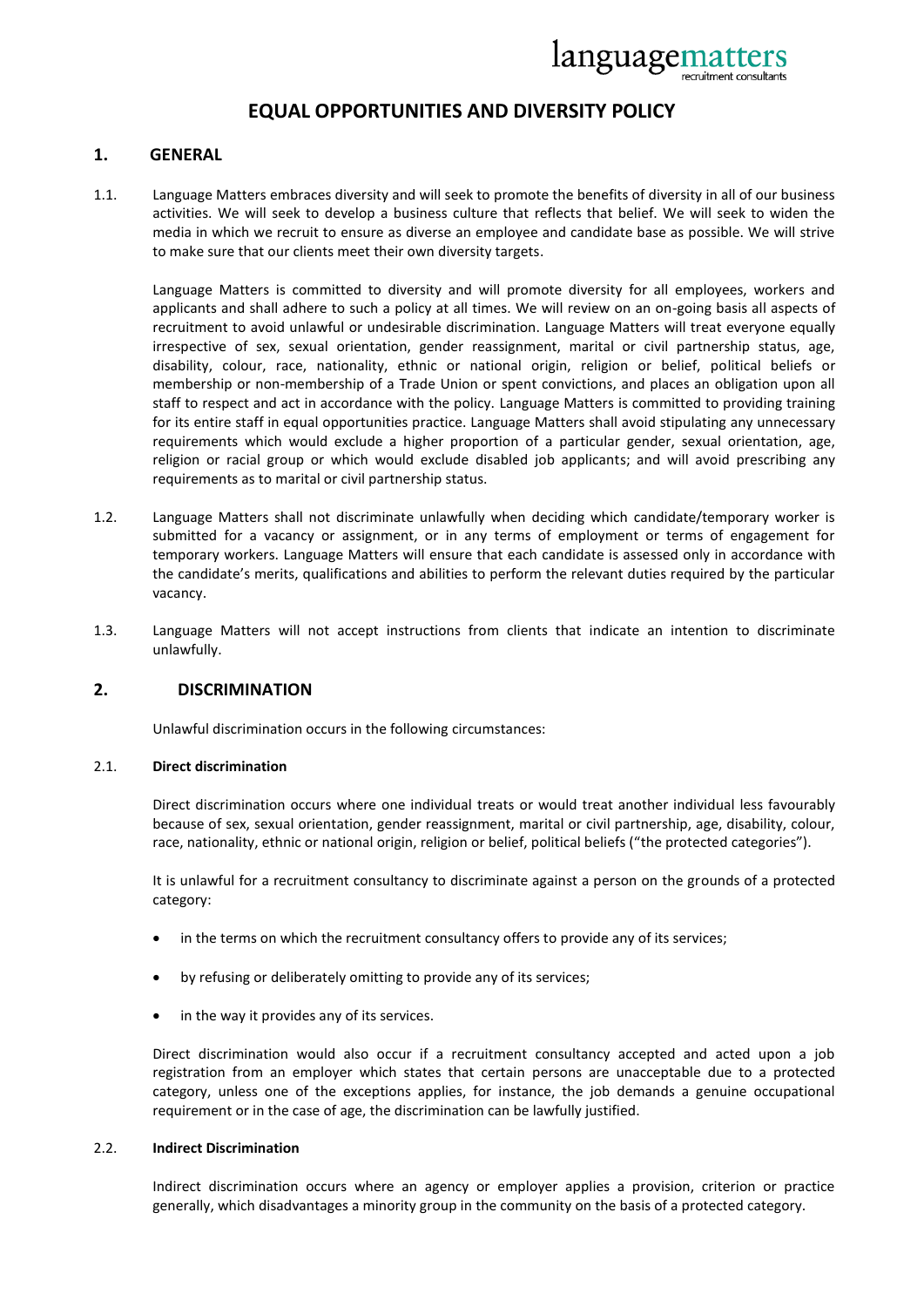

 Indirect discrimination would also occur if a recruitment consultant accepted and acted upon an indirectly discriminatory instruction from an employer.

 If the vacancy requires characteristics which amount to a genuine occupational requirement or the instruction is lawfully discriminatory due to a statutory exception or objective justification, Language Matters will not deal further with the vacancy unless the client provides written confirmation of such genuine occupational requirement, exception or justification.

#### 2.3. **DISABLED PERSONS**

#### **2.3.1. Discrimination**

 Direct discrimination against a person occurs where, a person is treated less favourably because of disability, either their own disability or because someone they are associated with has a disability.

 Indirect discriminations occurs when a practice, criterion or provision which cannot be objectively justified is applied to everyone but results in person with a disability being placed at a disadvantage.

 Disability arising from discrimination occurs when a person is treated unfavourably because of something arising in connection with their disability.

#### **2.3.2. Duty to make reasonable adjustments and to provide auxiliary aids and services**

This is a similar protection to indirect discrimination in the other protected categories.

 Where a provision, criterion or practice applied by or on behalf of an employer, or any physical feature of the employer's premises, places a disabled person at a substantial disadvantage in comparison with persons who are not disabled, it will be the duty of an employer to take such steps as are reasonable, in all the circumstances of the case, to remove the provision, criterion, practice or physical feature.

 Agencies must take reasonable steps to provide auxiliary aids or services if this would make it easier for the disabled person to use their services. For instance, an appropriate auxiliary aid or service can include the provision of information on audiotape or provision of a sign language interpreter.

Language Matters will not discriminate against a disabled person on the grounds of disability:

- in the arrangements i.e. application form, interview or arrangements for selection for determining to whom a job should be offered; or
- in the terms on which employment or engagement of temporary workers is offered; or
- by refusing to offer, or deliberately not offering the disabled person a job for reasons connected with their disability; or
- in the opportunities afforded to the person for receiving any benefit, or by refusing to afford, or deliberately not affording him or her any such opportunity; or
- by subjecting him or her to any other detriment (detriment will include refusal of training or transfer, demotion, reduction of wage, or harassment).

 Language Matters will accordingly make career opportunities available to all people with disabilities and every practical effort will be made to provide for the needs of staff, candidates and clients.

 Wherever possible Language Matters will make reasonable adjustments to hallways, passages and doors in order to provide and improve means of access for disabled employees and workers.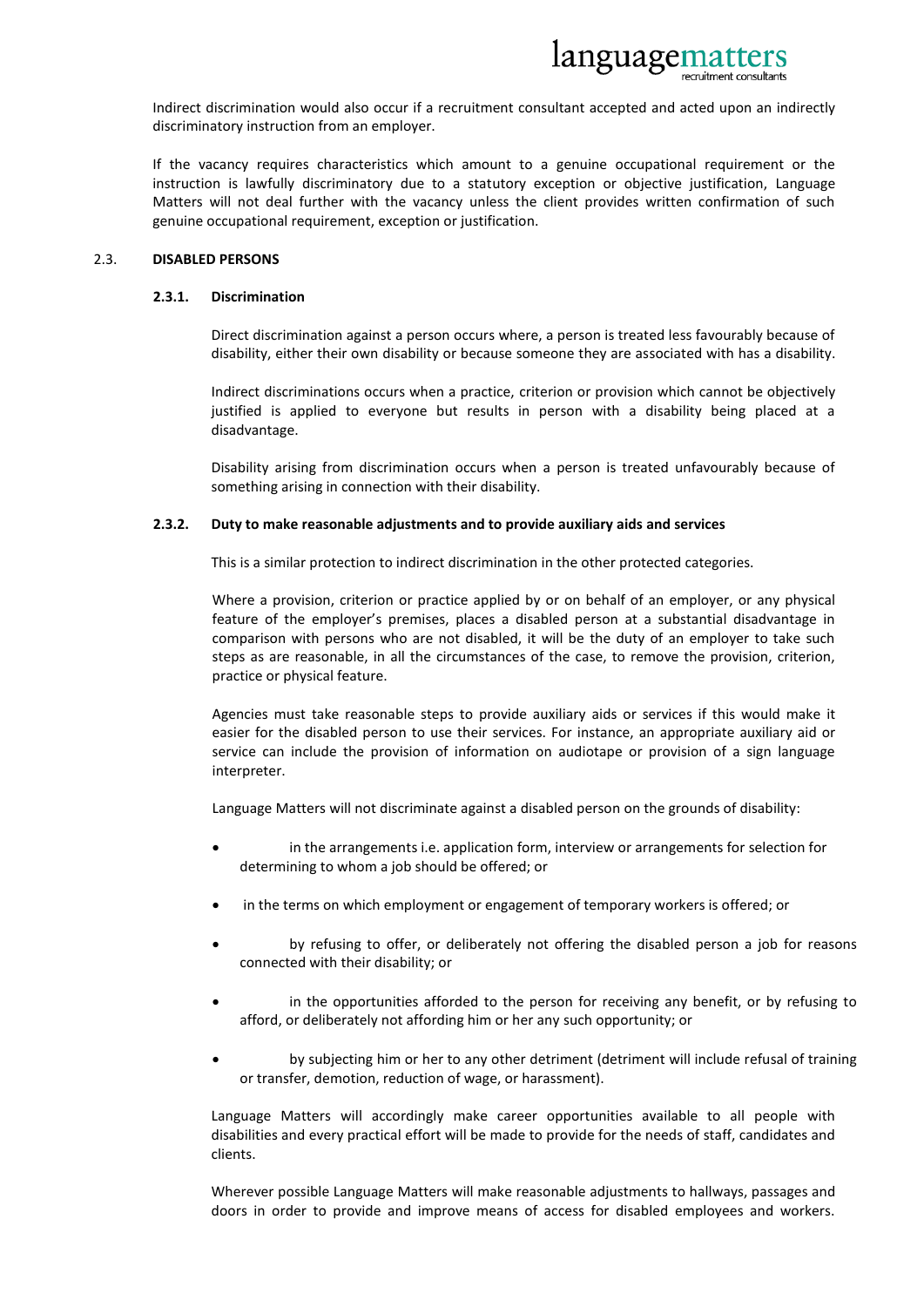

However, this may not always be feasible, due to circumstances creating such difficulties as to render such adjustments as being beyond what is reasonable in all the circumstances.

## **3. AGE DISCRIMINATION**

 Language Matters will not discriminate directly or indirectly, harass or victimise any person on the grounds of their age. We will encourage clients not to include any age criteria in job specifications and every attempt will be made to persuade clients to recruit on the basis of competence and skills and not age.

 Language Matters is committed to recruiting and retaining employees whose skills, experience, and attitude are suitable for the requirements of the various positions regardless of age.

No age requirements will be stated in any job advertisements on behalf of the company.

 Language Matters will request age as part of its recruitment process but such information will not be used as selection, training or promotion criteria or in any detrimental way and is only for compilation of personal data, which the company holds on all employees and workers and as part of its equal opportunities monitoring process.

#### **4. PART-TIME WORKERS**

 This Diversity Policy also covers the treatment of those employees and workers who work on a part-time basis, Language Matters recognises that it is an essential part of this policy that part time employees are treated on the same terms, with no detriment, as full time employees (albeit on a pro rata basis) in matters such as rates of pay, holiday entitlement, maternity leave, parental and domestic incident leave and access to our pension scheme. Language Matters also recognises that part time employees must be treated the same as full time employees in relation to training and redundancy situations.

## **5. HARASSMENT POLICY**

- 5.1. Language Matters is committed to providing a work environment free from unlawful harassment on grounds of sex, sexual orientation, gender reassignment, marital or civil partnership status, age, disability, colour, race, nationality, ethnic or national origin, religion or belief, political beliefs or any other basis protected by legislation is unlawful and will not be tolerated by Language Matters.
- 5.2. This policy prohibits unlawful harassment by any employee or worker of Language Matters.
- 5.3. Examples of prohibited harassment are:
	- 5.3.1. verbal or written conduct containing derogatory jokes or comments;
	- 5.3.2. slurs or unwanted sexual advances;
	- 5.3.3. visual conduct such as derogatory or sexually orientated posters;
	- 5.3.4. photographs, cartoons, drawings or gestures which some may find offensive;
	- 5.3.5. physical conduct such as assault, unwanted touching, or any interference because of sex, race or any other protected category basis;
	- 5.3.6. Threats and demands to submit to sexual requests as a condition of continued employment or to avoid some other loss, and offers of employment benefits in return for sexual favours;
	- 5.3.7. Retaliation for having reported or threatened to report harassment.
- 5.4. If you believe that you have been unlawfully harassed, you should make an immediate report to Christine Proctor followed by a written complaint as soon as possible after the incident. Your complaint should include:
	- Details of the incident
	- Name(s) of the individual(s) involved
	- Name(s) of any witness(es)